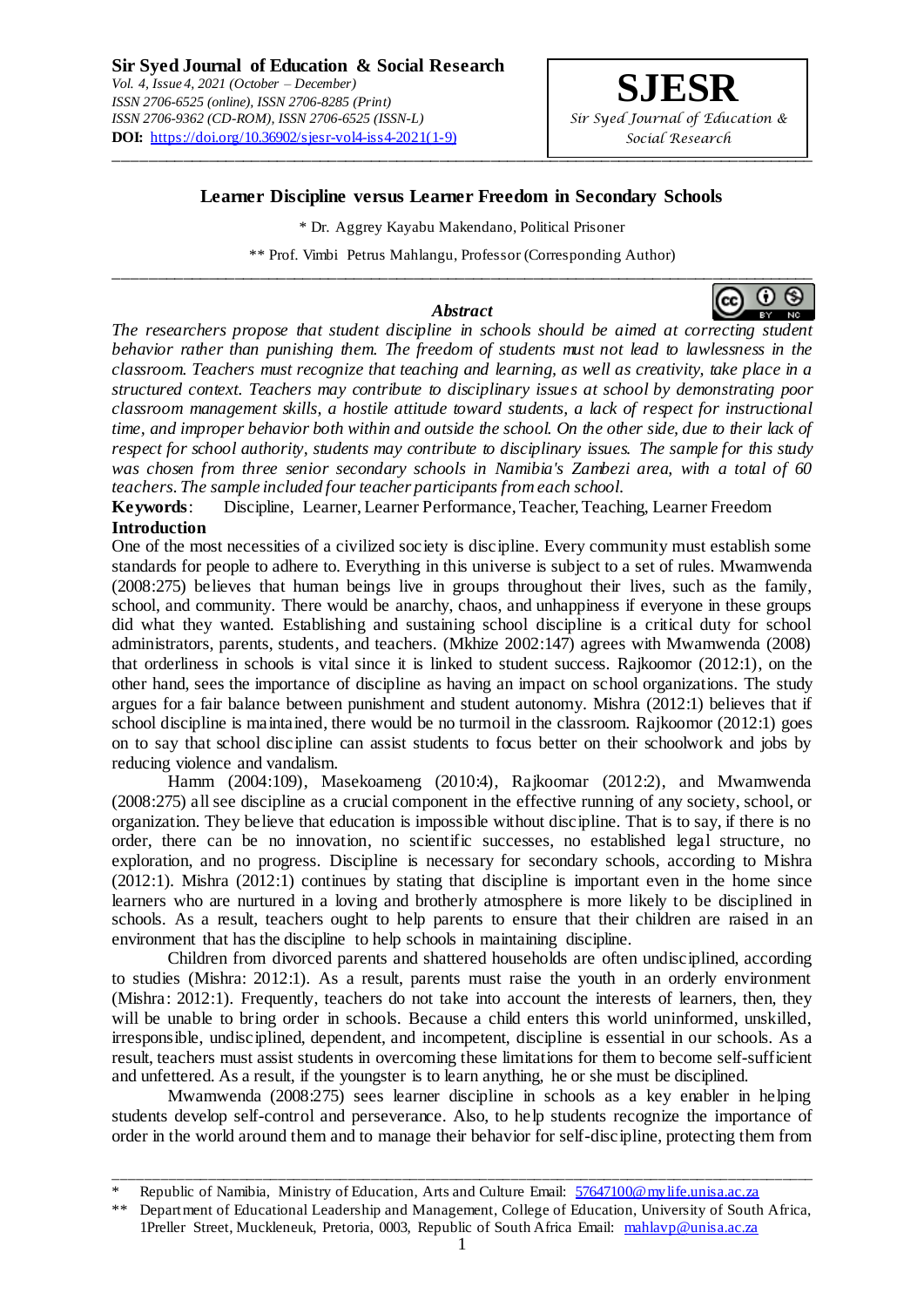# **Learner Discipline versus Learner Freedom in Secondary Schools …. Makendano & Mahlangu \_\_\_\_\_\_\_\_\_\_\_\_\_\_\_\_\_\_\_\_\_\_\_\_\_\_\_\_\_\_\_\_\_\_\_\_\_\_\_\_\_\_\_\_\_\_\_\_\_\_\_\_\_\_\_\_\_\_\_\_\_\_\_\_\_\_\_\_\_\_\_\_\_\_\_**

themselves and other students' activities. Discipline is not only good but it is also required. Wherever there is a lack of human conduct discipline and regulation, moral and material degradation occurs. The lack of discipline could lead to the demise of civilization. Discipline must be imposed in the public interest and for the general welfare to prevent degradation. Citizens in a disciplined nation, according to Mishra (2012:1), through solidarity and cooperation can function in an orderly manner. To enable students to acquire knowledge, schools are intended to maintain a serene and calm environment. Discipline can aid in socialization, and in instilling appropriate behavior in learners (Donald, Lazarus, & Lolwana, 2010:147); Mkhize (2002:34). Discipline must help students develop self-control and moral integrity (Mkhize 2008:34). A disciplined learner follows rules, regulations, and authority and has orderly habits.

## **Problem statement**

Learner Discipline vs. Learner Freedom in Secondary Schools was the problem that was investigated in this paper. Since the abolition of corporal punishment in 1990, school administrators, heads of departments, senior and ordinary teachers in Namibia's Zambezi area have had difficulty managing discipline. "No one shall be subjected to torture or cruel, brutal, or degrading treatment or punishment," according to Article 8 (2) (b) of the Namibian Constitution (1990). No physical punishment is permitted in schools, according to the Namibian educational code of conduct for schools (1990) and section 56 (1) of the Namibian Educational Act, Act 16 of (2001:31). No parent may lawfully authorize or provide teachers permission to use physical punishment to his or her kid in schools, according to the case of Christian education of South Africa vs minister of education 2000(4) 54757(cc).

### **Methods**

The character of this paper is qualitative. It allowed teachers to express how they perceived and experienced learner discipline management at the chosen secondary schools. Qualitative research entails delving into and comprehending the meaning that individuals or groups attach to a social human issue (Creswell 2009:4). A fundamental or generic qualitative research approach was deemed the most appropriate in the quest for the research's goal, as it attempts to comprehend phenomena, a process, or the viewpoints and world views of the people involved (Mestry & Khumalo 2012:100). The researchers utilized a case study methodology to look into how teachers deal with learner discipline in secondary schools. The case study was employed as a qualitative method of inquiry, which was a flexible type of inquiry best suited for analyzing a particular occurrence within its natural content, in which the researchers looked into the program, activities, and processes of one or more individuals in depth (McMillan & Schumacher 2010: 344;345). The researchers picked a case study as the best method for researching teachers' experiences with learner discipline at senior secondary schools in Namibia's Sibbinda Circuit, which is located in the Zambezi area. The researchers were able to better position and comprehend the participants' perspectives, perceptions, experiences, and understandings of 'Learner Discipline vs. Learner Freedom in Secondary Schools' using this method.

Data were obtained from twelve teachers from three senior secondary schools in Namibia's Zambezi region's Sibbinda Circuit. This was accomplished using an open-ended questionnaire that was analyzed using Tesch's open coding method. The researchers adopted a qualitative research approach because it allowed teachers to articulate how they perceived and experienced student discipline management in the schools they studied. This method was appropriate for the study's goal, which was to analyze the scenario that exists in their everyday lives.

## **Data collection techniques**

The sample for this study was chosen from three senior secondary schools in Namibia's Zambezi area, with a total of 60 teachers. The sample included four teacher participants from each school. The above-mentioned subjects were chosen through purposeful sampling. Purposive sampling implies that participants are chosen based on some distinguishing criteria that qualify them as data holders for the study (Maree 2007:79). Twelve teachers (participants) from three senior secondary schools provided data to the researchers. Participants were chosen on the basis that they may potentially provide meaningful information about 'Learner Discipline vs. Learner Freedom in Secondary Schools' from a representative demographic. Teachers teaching in public senior secondary schools in Namibia's Zambezi area made up the target group from which the participants were chosen. They included principals, department leaders, senior teachers, and regular instructors. There were both male and female teachers in this group. All of them were certified senior secondary school teachers with an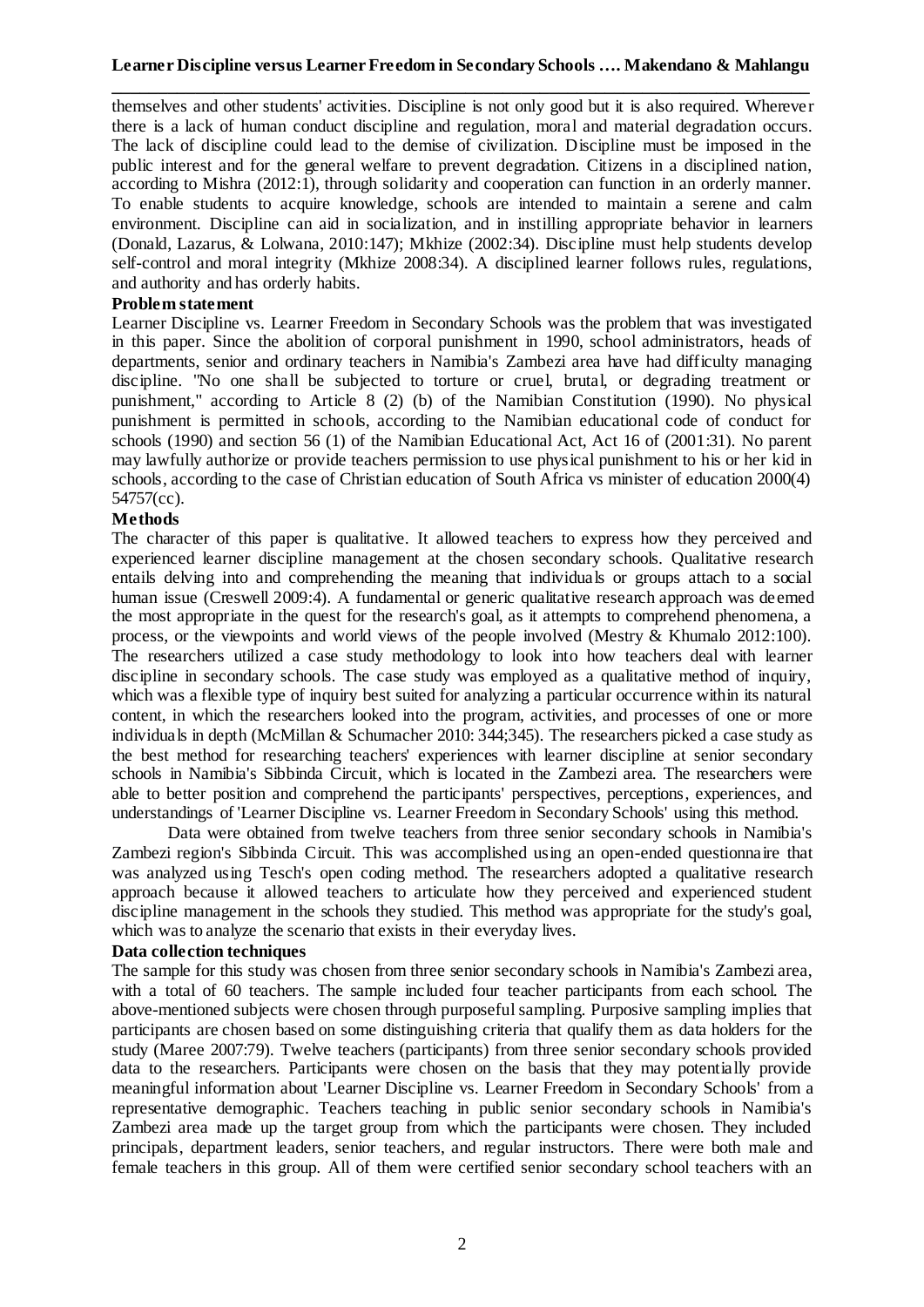understanding of the issue under inquiry. The questionnaire was given to each of the twelve participants. All of the chosen teachers were involved in the management of discipline in the participating secondary schools in some way.

## **Data analysis**

In the selected secondary schools, the interpretive paradigm was employed to provide a descriptive analysis of the teachers' perspectives and experience in controlling learner discipline. When the researchers analyzed the data (questionnaires and documents), they categorized the information and assessed its reliability and trustworthiness. The researchers began by coding the data themes and subthemes and then categorizing the information. Based on their credibility, the researchers integrated, assessed, and summarized the data (Maree 2007, pp.80-113; Creswell 2009:185-189; Leedy & Ormrod 2010, p. 153). The approach of textual analysis was utilized to analyze data in this paper. Textual analysis, according to De Vos et al. (2011:381), is a strategy that has less to do with the amount and frequency of inaccuracies and more to do with understanding the document's content; literature study, and questionnaires. The researchers then compared data across categories or topics to see whether there were any links between them. The links, common features, and interconnections among the data parts, categories or topics, and patterns were used to interpret the data in this paper. The goal was to combine the themes and notions into a theory that provided a precise and detailed analysis of the evidence. To ensure the confidentiality of the participants and the selected secondary schools, symbols were utilized to identify the schools and teachers (participants). The information collected through open-ended surveys was analyzed, presented, and interpreted.

## **Literature review**

Teachers face a huge problem with challenging behavior in secondary schools. Historically, the most typical response in schools around the world to such behavior has been the application of some form of punishment. Transgressions, problems, and punishment should be replaced by terms such as childenvironment compatibility, transactions, expectations, prevention, incentives, and decision-making (Oxley & Holden, 2021:71-77). Learner discipline, according to Obadire and Sinthumule (2021:1), is one of the foundations of effective teaching and learning. Schools will not be able to deliver the greatest possible education if learners are not well disciplined. As a result, proper disciplinary measures and processes must be implemented in any school. Because effective teaching and learning cannot be performed in a disordered school environment, a lack of discipline among learners has an impact on their academic achievement. When dealing with unruly behavior, the school's disciplinary policy and associated regulations must be administered fairly and uniformly. Disciplinary procedures, according to Tan, Yore, et al., (2021), are intended to provide a safe and positive learning environment for all learners. Discipline policies, according to them, are intended to foster learner selfcontrol, independence, and positive citizenship. They also discovered that, when used wisely, learners' disciplinary procedures can be beneficial. Inappropriate punishment practices, such as exclusionary tactics, can have a severe influence on learners and school climate for learners who consistently demonstrate major behavioral difficulties. Teachers must be conscious of any preconceptions they may have about learners' concerns based on their previous experiences.

Schools, according to Järvinen, Harvey, et al., (2021: 56), must offer a safe environment devoid of intimidation, harassment, physical aggressiveness, hazards, and disruptive behavior that hinders learning. Instead of forcefully scolding or punishing learners for doing things they shouldn't, consistent discipline is constructive and teaches them what they can accomplish. Punishment is a strategy used to teach self-control. Schools should create rules, and if learners breach these rules, they should face consequences. The anticipated standards of school dress, punctuality, social conduct, and employment principles, for example, maybe specified in these rules. The punishment that occurs as a result of violating policies is referred to as discipline. Due to high dropout rates, disproportionate penalties for minority learners, and other educational disparities, the focus of discipline is shifting, and new ways are emerging. While discipline is one aspect of school monitoring, it is a broader word. Discipline is usually thought to be beneficial to both the individual learners and the teachers in schools (Järvinen, Harvey, et al., 2021: 56-58).

## **Discipline's Traits**

To influence and mold learners properly, school discipline needs to be defined by the development and justice provided to learners. An orderly learner follows instructions willingly. Discipline is a simple way to bring order to a situation, and education does not work in a lawless environment.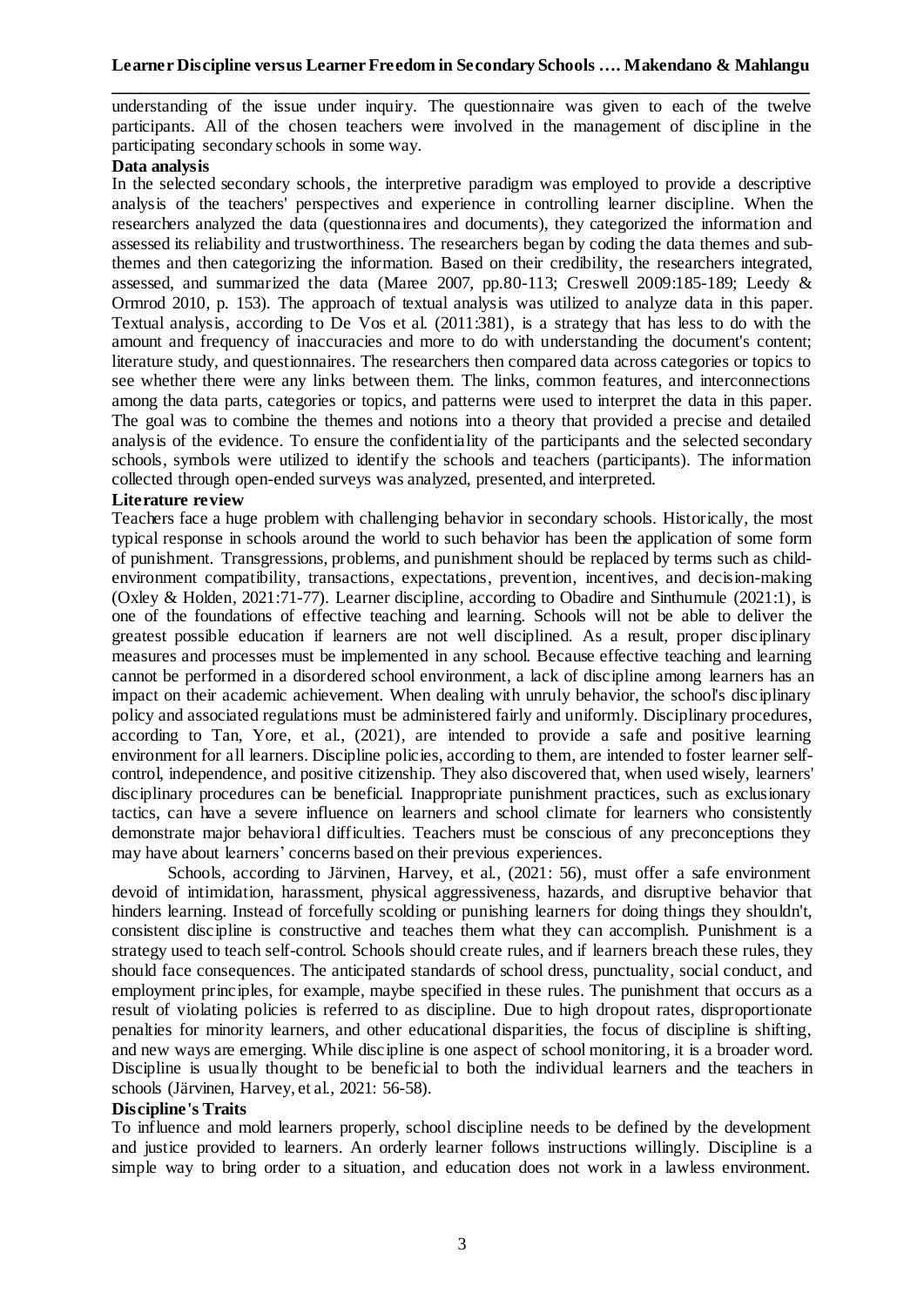Governments are expected to pass legislation to keep their countries and schools safe. School rules should be followed to ensure that students are disciplined and that there is order in classrooms. Without discipline, we cannot have innovation, advancements, fixed legal structure, exploration, and progress (Rajkoormar 2012:2). In managing order in schools, teachers must make it educational. Discipline can thus be used to check each learner's willful and errant behavior (Oosthuizen et al., 2009:155).

Learners as individuals have rights and responsibilities in schools. Unfairness may result from the enhancement of one subject's rights or competencies by another. Fairness, according to Oosthuizen et al. (2009:155), is a moral principle that guideline to minimize biases when addressing conflicting interests in schools. Discipline is a forward-thinking concept. Both education and training, according to Oosthuizen et al. (2009:155), are prospective. They argue that the goal of education should be to prepare students for integration and development in adult working societies. As a result, discipline should be aimed at the growth of the future adult in the future. Discipline should be defined as the complete management of one's sense of duty (Rajkoormar, 2012:2).

Discipline should be aimed at correcting behavior rather than punishing it. It is important to distinguish it from the traditional and solely legal approach, which is essentially vengeance (Oosthuizen et al., 2009:155). The Concise Oxford English Dictionary (2011:1229) defines retribution as a "penalty that is given to someone for showing improper conduct." From the standpoint of education, correction should be focused on the learner's spiritual, mental, and moral development. As a result, discipline in the context of child progress needs to focus on shaping learner behavior (Temitayo et al., 2013:8). In maintaining order in schools, learners' dignity must be respected. Schools are required to prepare students to have tolerance and be able to understand others. The learner's spiritual development can be aided by discipline. According to Temitayo et al. (2013:8), the goal of bringing order in schools should be to assist learners in becoming well-adjusted, happy, and helpful members of society.

Discipline has both beneficial and harmful consequences on students. Teachers must use socalled preventive discipline while disciplining students, which entails helping learners to distinguish between right and wrong (Mokhele 2006:156; Mwamwenda 2008:275; UNICEF 2008). Learners should be imparted with the knowledge to be able to distinguish between right and wrong, according to Mokhele (2006:151). As a result, a teacher's role is to assist each pupil in achieving authentic selfrealization. The lack of corporal punishment does not imply lawlessness. Rewards, command, variation, punishment, admonition, counseling, comfort, and encouragement are some of the different methods of discipline that teachers can employ instead of a cane (Lilemba 2002:156; Mwamwenda 2008:278-280).

## **Discipline issues are caused by a variety of factors.**

The public blames disorder in schools on the elimination of corporal punishment (Lilemba 2002:151; Oosthuizen et al., 2009:183; Mokhele 2006:152; Mestry & Khumalo 2012:104; Ferreira & Badenhorst 2007:60). Discipline issues can be caused by a variety of factors. As a result, instructors must be aware of the primary reasons for disciplinary issues in the classroom. If the issues are not addressed quickly, they may worsen and have a negative impact on the students. According to Hauwanga (2009:12-15), Masekoameng (2010:16-29), and Temitayo et al., (2013:9), the following are the main causes of school discipline breakdown:

### **The Teachers**

Teachers have a critical role in preserving order in the classroom and in the communities in which they work. Teachers must encourage their students to act more respectably. Teachers can contribute to a lack of discipline in one of the following ways:

Poor classroom management skills: if a teacher is unable to control his or her classroom or lesson, the students will undoubtedly become disruptive and cause disciplinary issues. Having a negative attitude toward students: teachers should accept all students and treat them equally and fairly. If they (teachers) do not operate in this manner, the students will notice the flaw and begin to cause problems. Lack of respect for time: it is always a treat for students when teachers arrive late for class. The students will get rebellious if the teacher makes it a habit. Teachers who conduct themselves in an undesirable manner both within and outside the school will always encounter disciplinary problems from students. Unsound teaching methods: if a teacher's teaching methods are unclear, students are more likely to complain that they don't understand or to generate more disciplinary issues. Lesson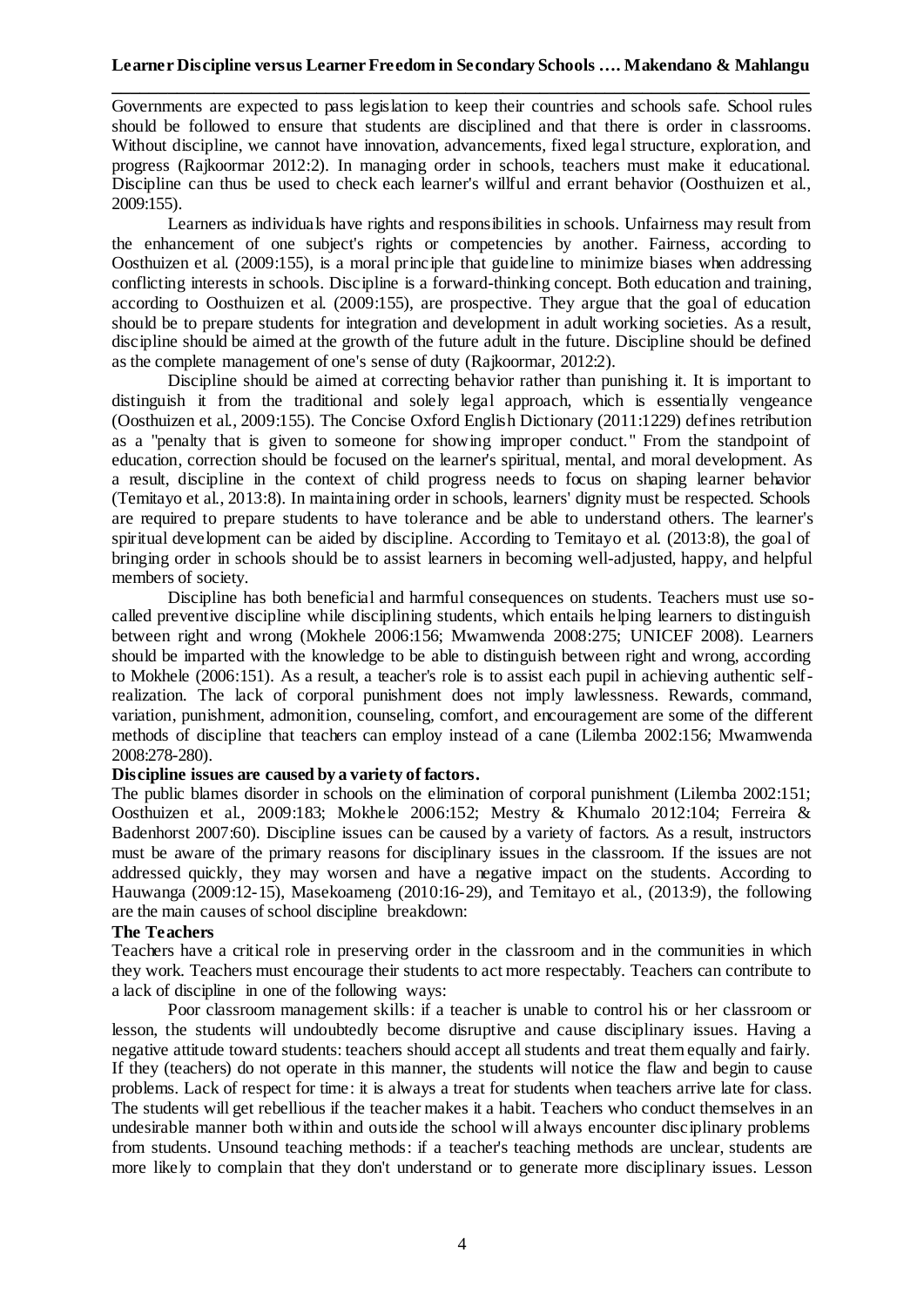# **Learner Discipline versus Learner Freedom in Secondary Schools …. Makendano & Mahlangu**

**\_\_\_\_\_\_\_\_\_\_\_\_\_\_\_\_\_\_\_\_\_\_\_\_\_\_\_\_\_\_\_\_\_\_\_\_\_\_\_\_\_\_\_\_\_\_\_\_\_\_\_\_\_\_\_\_\_\_\_\_\_\_\_\_\_\_\_\_\_\_\_\_\_\_\_** preparation: if teachers do not prepare their lessons, students will lose interest and trust in the subject and the teacher. This could lead to disorderly behavior.

## **The Learner**

Learners also lead to disciplinary issues like the ones listed below:

- Poor health and malnutrition: this can make students feel exhausted and sleepy all of the time, leaving them with little energy to learn.
- Poor eyesight and hearing: if a teacher is unaware that a student has poor eyesight or hearing, he or she may misinterpret this as disobedience or a lack of interest.
- Intentional disruption of courses and school: some students may do so without justification.
- Lack of regard for school authorities: students may be prone to disrespecting school authorities for a variety of reasons.
- A lack of regard for school property: students may destroy school property for no apparent cause.
- Bad attitudes among learners' peers: peer pressure can have both positive and negative consequences. Friends of a learner may have unfavorable views toward school and consequently have a detrimental influence on the rest of the group. Peer pressure can help students socialize peacefully with their classmates, but it can also lead to a student rebelling against the school if he or she is not accepted by their peers (Temitayo, et al., 2013:11).
- Interest in subjects other than education: some students may not be interested in learning. These students are prone to cause difficulties.
- Lack of academic success: bad grades, learning difficulties, the inability to complete schoolwork successfully, and the pressure to satisfy university or college requirements can all lead to disruptive behavior
- Boredom: Students frequently get dissatisfied with school, a particular class, or their homework. In many class exercises, the learners' major role is to accept what is presented to them and change accordingly (Hauwanga, 2009:14-15).

## **Situations at Home**

Learners may experience a significant lot of stress and mental discomfort as a result of problems at home. When a learner is unhappy at home due to one or more issues, he or she may feel insecure, neglected, guilty, or angry.

# **Discipline issues at home could be caused by the following factors:**

- Poverty: If a learner's family is poor, it's doubtful that he or she will take their education seriously. This can also be argued because poverty drives some learners to study to secure a better future for themselves in many African households.
- Inadequate supervision: youngsters are unlikely to become self-disciplined if their parents are absent and unconcerned about their children's education. They will fail to complete their assignments and cause difficulties at school. Because their parents are unconcerned, students may decide not to attend school at all.
- Unhappy parents: children will exhibit undesirable behavior and have disciplinary issues at school or home if their parents are constantly bickering and arguing. A child's emotional sentiments and stability will be significantly impacted if the father frequently hits the mother (Hauwanga 2009:15).
- Alcoholism: Students who drink alcohol are prone to disciplinary issues at school. When parents are constantly inebriated, it has an impact on their children's behavior and well-being. Some theories in the social and behavioral sciences, such as Bandura's social learning theories, suggest that social factors such as family and environment influence a child's behavior (Micro and Meso system) (Hauwanga 2009:15).
	- Fear of the future: This is a term used to describe school dropouts who are unable to find work and maintain a healthy lifestyle. Because their future appears to be in peril, they have a predisposition to engage in illegal conduct.
	- Mob psychology: this is prevalent in demonstrations, as the crowd becomes emotionally excited and acts erratically, eventually becoming unmanageable. Learners can be readily persuaded to join in with the throng.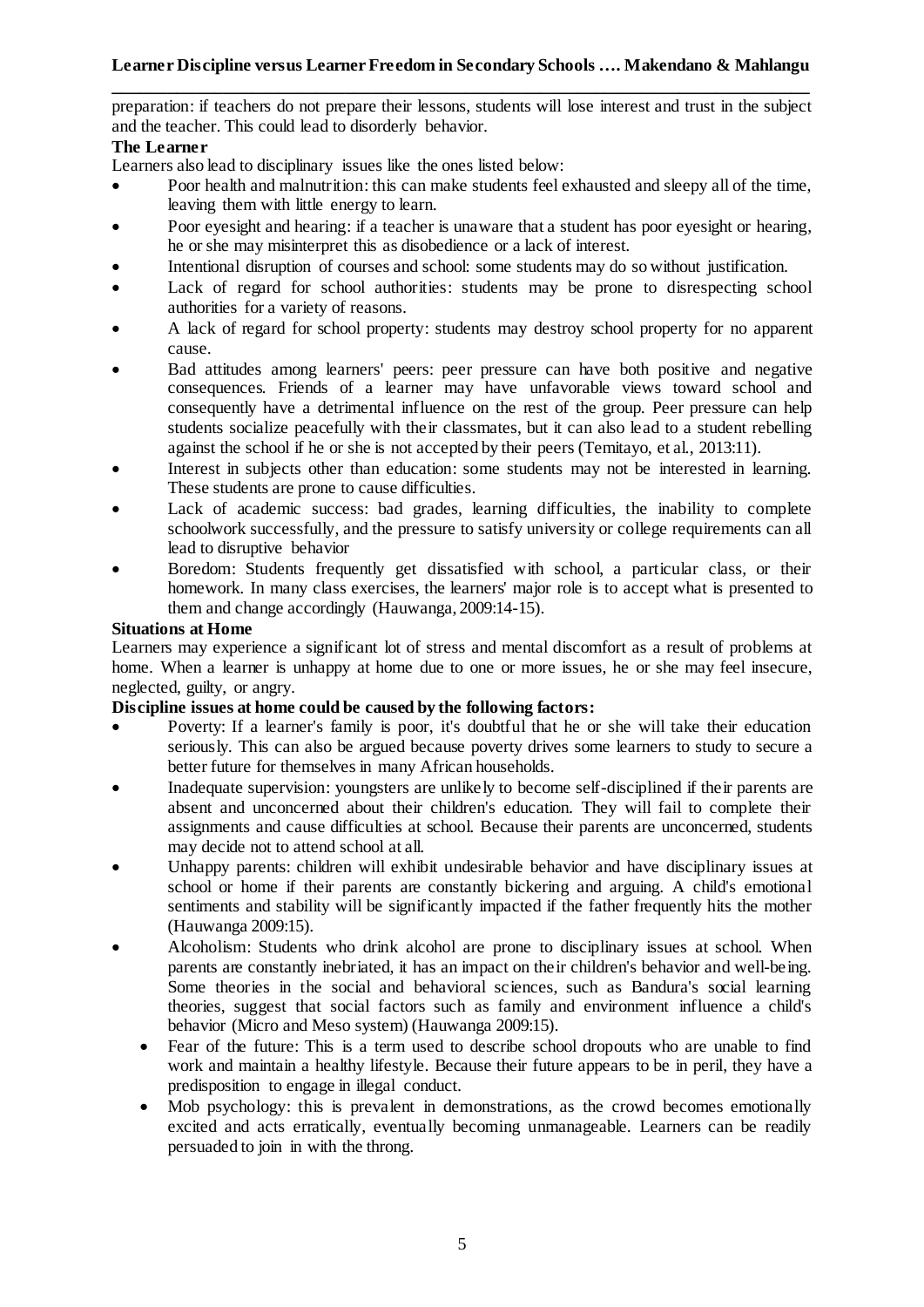### **Situations in School**

Extreme disciplinary issues in schools are occasionally reported in the media and through other channels in schools. As a result, there are a variety of attacks on schools, teachers, and property, as well as thievery, stabbings, bullying, and even shootings on school grounds. The following aspects influence disciplinary issues in schools:

Too many students in a class: This is a common problem in rural areas. Because there are so many students in one class, the teacher will not be able to attend to all of them. The students grow rebellious as a result of this process. Shortage of desks: Schools have inadequate resources and students are expected to share. This could lead to disciplinary issues. Lack of textbooks or instructional materials adds to students failing to complete their assignments or simply staying at home. Learning and teaching cannot take place in a school that lacks the requisite books.

Poor lighting: Some schools may be without power. It's tough to read and study under poor lighting. This does not produce an environment that is favorable to learning. Evening classes are also not possible to present. The physical environment is one of the main aspects that affect schooling, according to Hauwanga (2009:14).

#### **Results**

### *What are the experiences of teachers concerning learner discipline?*

It was found that teachers in the researched secondary schools found that learners displayed the following characteristics, namely: Unruly behavior, absenteeism, neglect of school work, late coming, alcohol and drug abuse. Unruly behavior was experienced by the participating teachers. They indicated that the learners portrayed incorrigible behavior which was difficult to manage. These sentiments were put forward by the following participants. (P1, P3, P4, P6, P7, P9, P10, and P12). For instance, P1 who was the principal, at school A, indicated that**: "***Most disruptive actions in classrooms were caused by learners who had unruly behavior".* At school A, P3, a senior teacher stated that **the:** *Majority of the boys at our school are undisciplined while female learners were disciplined".*

The remarks of P4, at school A, outlines that: '*Most learners our schools are rude towards teachers.*

A principal at school C, who is P9, asserted that: **'***Disrespect is a rapid problem at our school, hence disregard towards the school code of conduct.* From the participants' responses, it seemed that most schools experience unruly behavior. This was so because participants mentioned that learners do not show respect for those in authority such as teachers. As a result, it became difficult to discipline such learners who seemed to rebel against authority. Oosthuizen (2009:155) affirms these views and states that, in an orderly environment, discipline protects learners from unruly and undisciplined behavior and it also protects them against their own words.

The participants had the perception that learners with discipline problems come from a family background where there is physical abuse, conflict, and domestic violence. For example, according to participant 2, ahead of department at School A:

*''My experiences concerning learner discipline are the fact that learners' historical background plays a pivotal role in this regard. Learners come with different behavioral backgrounds from their homes. This stems from the fact that children had been brought up in different social settings. Some by single parents and others from abusive relationships by their biological parents or guardians. Such learners come to school with behavioral problems, they come as "rough diamonds" so to say and it's incumbent on us teachers to ensure that these learners are guided properly".*

Another participant 9, a principal at School C asserted that:

*"These learners come from a situation where you know parents are no longer together because they fought and there's divorce, so this affects their education – they no longer concentrate in the school and sometimes they get angry with us teachers".*

According to participant 7, ahead of department at School B:

"*At our school, we have a lack of support to implement it, especially on the side of the parents. These are parents of learners who break our school rules and violate the learner code of conduct. Their children's misbehavior tells you a lot about the types of families that they come from".*

Another participant 12, a teacher at School C:

*"I have experienced that Children's misbehavior is caused either by the child's behavioral disorder or the environment in which the child lives. Some children have inherent behavioral disorders which they acquired from birth and others live in areas where there are social problems like alcohol and*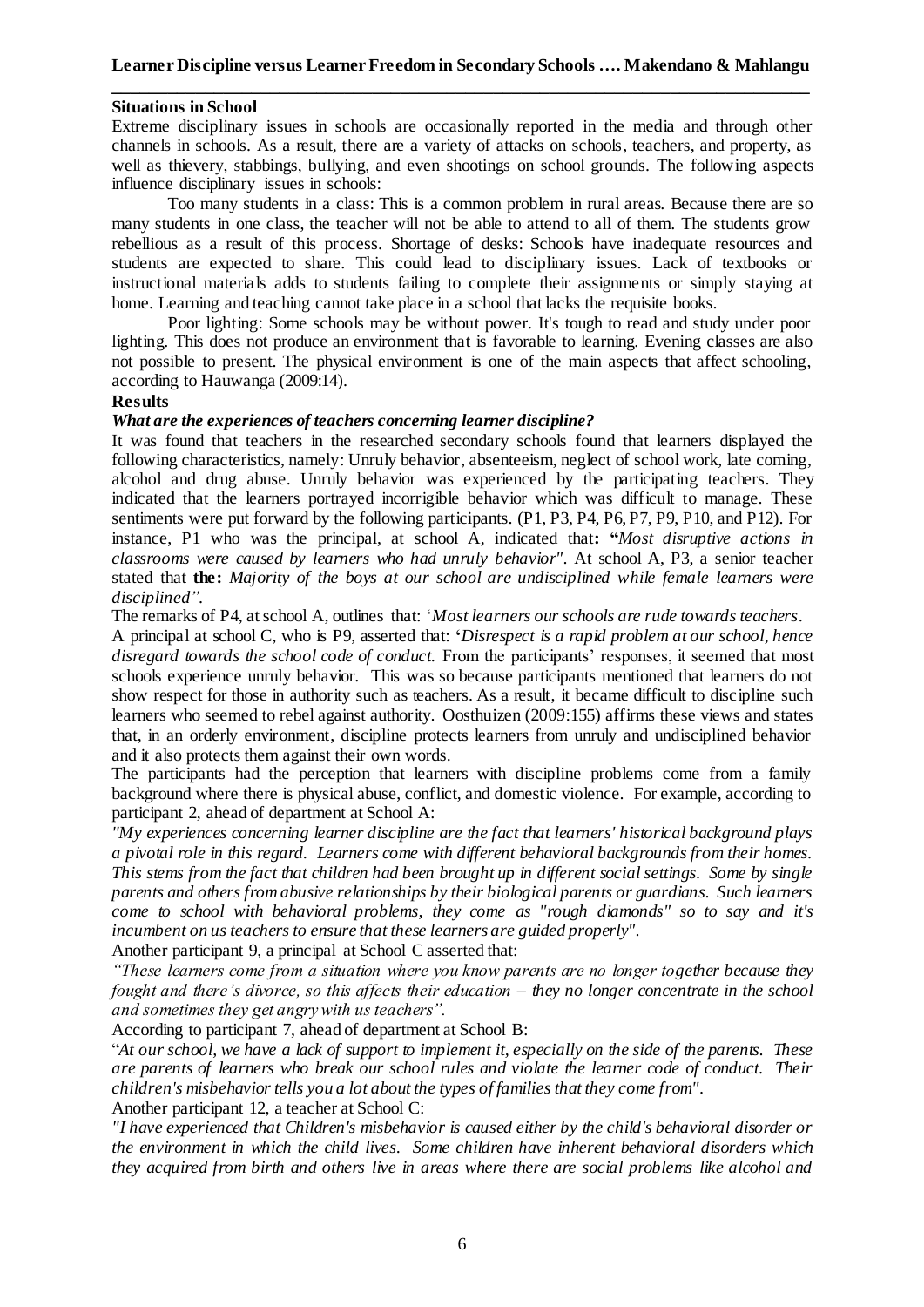*drug abuse, crime, and a high unemployment rate. These social ills influence the behavior of children where they get to school".*

Another participant 10, ahead of department at School C asserted that:

*"At our school, some of the learners have been suspended for minor offenses and some are even expelled for major misconduct such as violence, possessing of weapons on the school premises, and using/possessing alcohol and drugs at a school and hostel premises".*

Yet another participant 1, a principal at School A stated that:

*"Most misbehaving learners at our school face the consequences of suspension and expulsion to scare other learners not to do the same".*

Participant 5, a principal at School B commented that:

*Due to lack of learner discipline, we have adopted a zero-tolerance approach at our school, and learners, teachers, and parents are all aware of the rules and regulations of suspension and expulsion".*

#### **Discussion**

From the participants' responses, it seemed that most schools experience unruly behavior by learners. This was so because participants mentioned that learners do not show respect for those in authority such as teachers. As a result, it became difficult to discipline such learners who seem to rebel against authority.

Bullying, making rude remarks toward teachers, fighting, disruptive actions, vandalism, sexual harassment, constant violation of school rules, and disregard for authority, to name a few, are some of the common types of disciplinary problems that learners exhibit in schools today, according to Masekoameng (2010:3). This problem, according to Oosthuizen, Roux, and Van der Walt (2003:373), can be traced back to a period of civil disobedience related to the struggle for freedom and democracy. Learners have developed arrogance toward both instructors and parents, according to Rossouw (2003:413), which is aggravated by the overemphasis on children's rights. In this regard, Lilemba (2002:154) asserts that if a teacher is unable to control his or her classroom and lecture, the students would undoubtedly become disruptive and produce disciplinary issues. In an orderly setting, Oosthuizen (2009:155) endorses these beliefs, stating that discipline protects learners from unruly and undisciplined behavior, as well as from their own words.

Teachers also stressed that students who use drugs or drink pose a serious threat to both teachers and students since they frequently turn aggressive. According to the research, these learners consume alcohol and narcotics such as dagga, often known as marijuana. The data also revealed that some of these learners believe they are more active in class while they are on drugs than when they are sober, according to the research. Teachers noted that these learners appear to be addicted and that stopping them is difficult. The data also revealed that the students spend a significant amount of time smoking and drinking. The data also show that soft teachers who do not follow the rules are readily swayed by disruptive learners at school. The findings show that it is hard to teach when learners engage in disruptive behavior because both learners and teachers are put at risk.

Expulsion and suspension are common measures of discipline in learning institutions. This is a very strict policy mode of punishing both severe and mild grades of indiscipline. Remarkable the teachers and learners happen to be conversant of regulations on how it should administer right from the commencement of the academic year, hence no misbehavior can be condoned or whatsoever (Hauwanga 2009; 23).

#### **Recommendations**

Instilling discipline on oneself or in another person comes in three main forms. In many schools' learners come from different formal backgrounds, wherein there is learned discipline in some. Some learners learn self-discipline from their teachers or other learners. In other words, they follow role models of people they respect and regard as well-disciplined and want to be like them. Secondary schools, according to researchers, should take heed of best practices (solutions) in handling discipline. The researchers also feel that the causes for teachers' lack of work ethics, as well as the extent to which teachers' engagement in various forms of misconduct, contribute to a culture of ill-discipline in secondary schools. The values and adaptability of teachers should have an impact on school discipline. Learner discipline should also be managed to utilize the following strategies: Penalizing learners through detention, loss of privileges, and isolation; explanations such as discussing desired behaviors with learners; and threats and warnings indicated in schools' policies. Teachers should be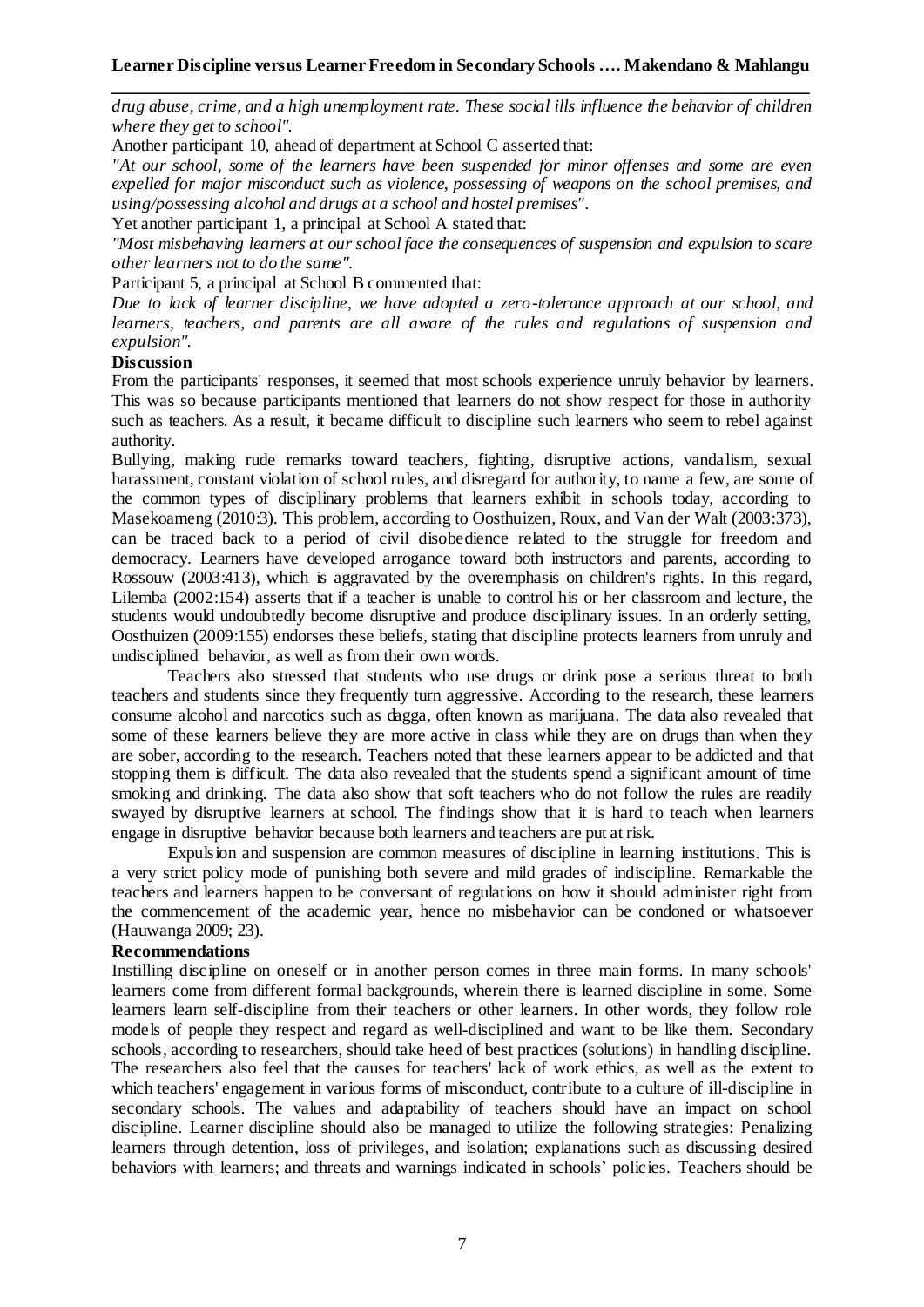strong role models in their leadership roles by grooming and supporting positive behaviors in their learners. They should create concrete rules, maintain peace and order inside and outside of the school, and instill a feeling of positive leadership in their learners.

## **Implications**

Discipline is essential for a school's smooth operation. While a lack of learner discipline is emerging as a severe concern in the secondary schools studied, teachers should consider it as an opportunity to implement new ways and strategies to regulate student behavior. The issue of learner discipline in secondary schools requires immediate action since the selected schools' learner discipline has worsened to the point that they have become Namibia's most dangerous schools. The researchers believe that by properly implementing and enforcing relevant measures to improve learner discipline, secondary schools can address learner disciplinary issues and provide a favorable environment for teaching and learning. Despite ministerial regulations that do nothing to address the disciplinary issue, teachers in these secondary schools are doing everything they can to enhance student conduct. Various tactics and alternatives to physical punishment are used in schools and classrooms, with some being beneficial and others being ineffective. Discipline management in secondary schools would not be a burden for instructors if parents were completely involved in school and classroom life when it came to disciplining students. The researchers conclude that effective and efficient teaching and learning cannot take place in secondary schools unless there is discipline, order, and control.

### **Conclusion**

Learners are protected by punishment from their peers' rowdy and undisciplined behavior. It also defends them from themselves. Fairness in schools should be ensured via discipline. Alcohol-abusing learners will always cause disciplinary issues in secondary schools. Schools need to embark on wholeschool discipline planning processes and to have clear guidance regarding the management of learner discipline. Surveillance cameras should be installed around school buildings so that acts of indiscipline can be easily detected and dealt with. Professionally trained individuals, such as police officers, should be stationed at schools to prevent acts of indiscipline such as bringing weapons, drugs, or alcohol onto school grounds. Professional counselors should be present in schools to guarantee that the counseling process is effective. Every school should establish thorough rules and regulations, as well as a code of conduct for both learners and teachers so that both learners and teachers are aware of what is acceptable and unacceptable behaviors in their schools. Effective disciplinary measures are critical for school administration. Unfortunately, some schools have extremely inadequate discipline policies, which are often marked by a tense and aggressive relationship between teachers and learners. Learners who are disinterested in studying, as well as disheartened teachers, all contribute to poor academic achievement in secondary schools. Regrettably, there is often a misunderstanding that discipline equates to punishment (Cawood, 2009). Discipline is a severe issue, not just because of some learners' misbehavior, but also because indiscipline disrupts both teaching and learning, causing the school to become dysfunctional.

## **References**

Cawood, A. (2009). *Children need boundaries*. Welgemoed. RSA: Metz Press.

Concise Oxford English Dictionary. (2011). *Twelfth edition*. New York; Oxford University Press.

- Creswell. J, W. (2009). *Research design: Qualitative, Quantitative, and mixed methods approach. (3rd Ed).* Thousand Oaks, CA: Sage.
- De Vos, AS, Strydom, H, Foucher, C.B & Delport, C. L. (2011). *Researcher at grassroots. (4th edition)*. Pretoria: Van Schaik.
- Donald, D, Lazarus, S & Lolwana, P. (2010). *Fourth edition. Educational Psychology in a social context. Eco systematic applications in Southern Africa*. Cape Town: Oxford University Press.
- Ferreira, A & Badenhorst, G. (2007). *Teachers' values and the use of punishment in managing learner behavior, on interpretative perspective.* In: Oosthuizen, I. J, Rossouw, J. P, Russo, C.J, Vander Walt, J. L., and Wolhuter, CC. (Eds). Perspectives and learner conduct. Potchefstroom: Platinum Press.
- Hauwanga, F. I. (2009). *Managing discipline in Junior Secondary Schools in the Ohangwena region of Namibia*. Unpublished Med. Dissertation Windhoek: University of Namibia.